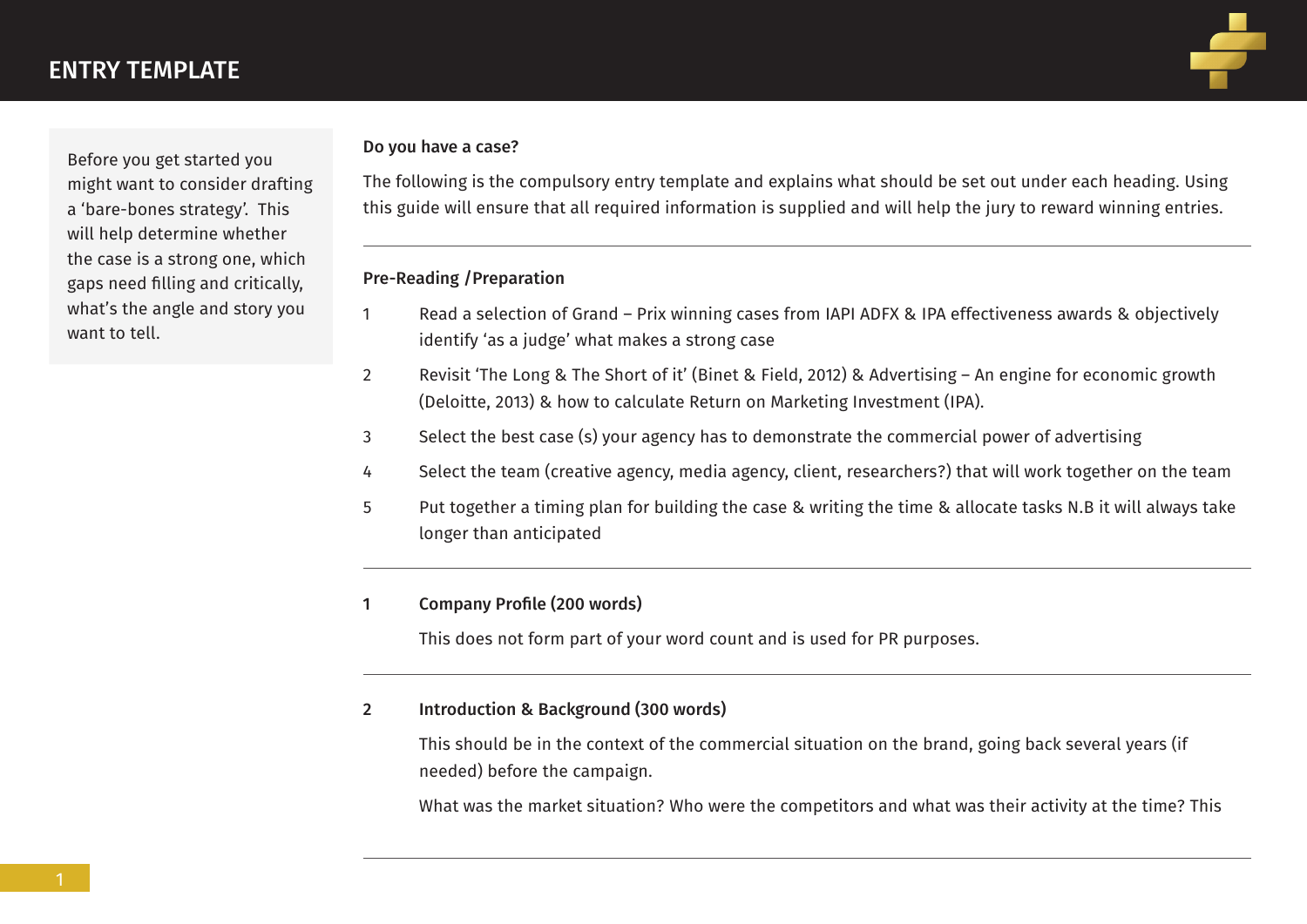Before you get started you might want to consider drafting a 'bare-bones strategy'. This will help determine whether the case is a strong one, which gaps need filling and critically, what's the angle and story you want to tell.

 is your opportunity to hook the reader about the importance of your case. Remember some of the judges may not have worked in the Irish market and therefore it is best to imagine that the judge knows nothing about your brand. (At the same time, remember some of the judges may know your brand or category very well & they will mark you down if you don't acknowledge the real issues at play.)

### 3 The Objectives (500 words)

 The judge needs to know what the advertiser was hoping to achieve with their marketing investment. What problems were you trying to solve?

Define the objectives as:

I. Commercial objective – e.g. Increase profits/ revenue by x% within one year of the campaign

ii. Marketing Objectives – e.g. Increase penetration of the target audience by y% within ""

 iii. The role for Communications? You need to define this clearly. What was the problem that communications could uniquely solve?

## 4 The Task (500 words)

 This is your opportunity to explain what was difficult or interesting about achieving the marketing objectives. (Why was this NOT just 'business as usual'?) You need to think about all the possible sources for the problems: the market, brand, audience, entrenched behaviour, budget restrictions, competitive activity, past history etc… You need to sum up the task in language or models that is/are clear & compelling?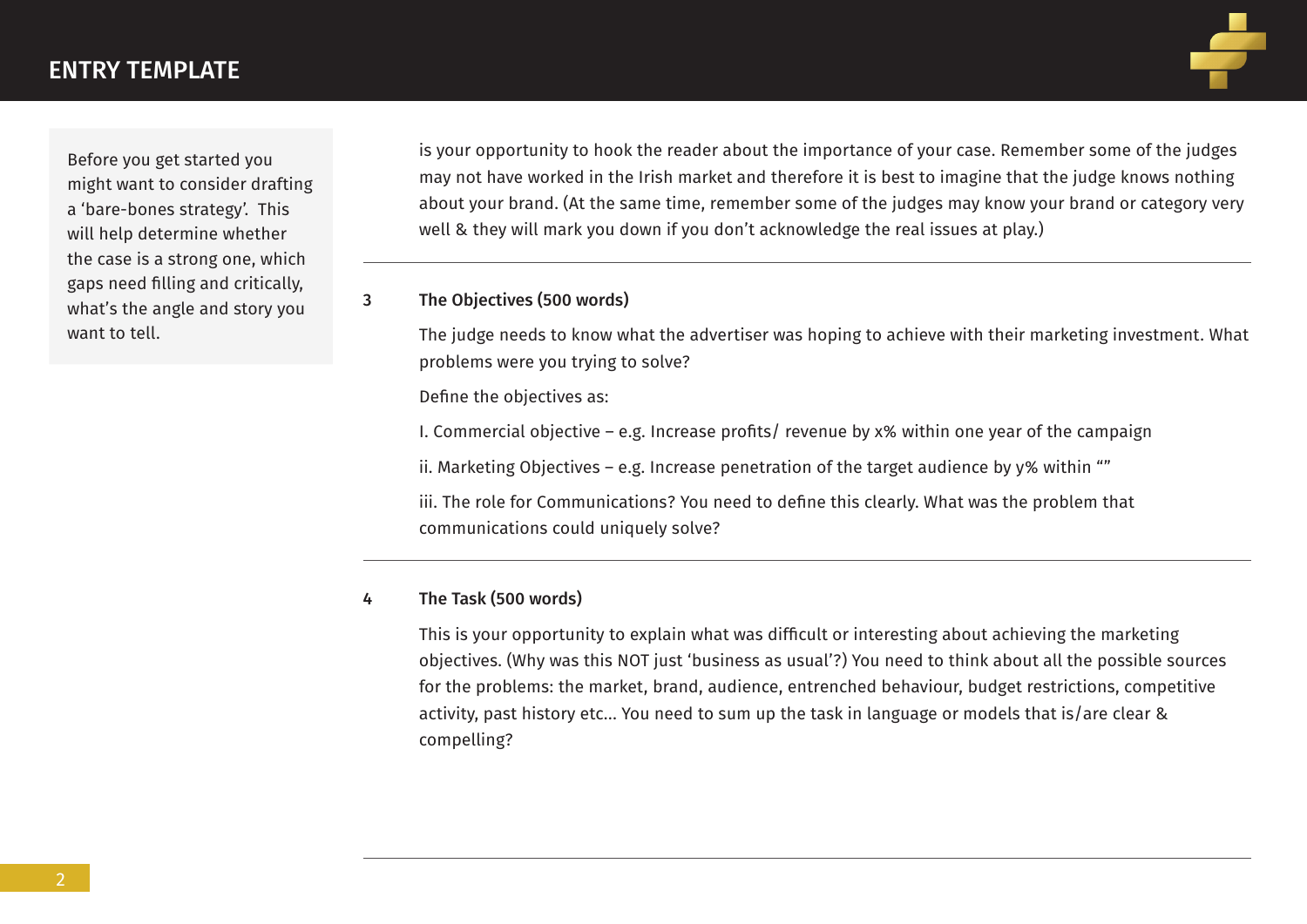Before you get started you might want to consider drafting a 'bare-bones strategy'. This will help determine whether the case is a strong one, which gaps need filling and critically, what's the angle and story you want to tell.

## 5 The Strategy (400 words)

(you need to bring this to life in the most engaging way)

 How did the agency get to its solution or big idea? What did you do? Research? Qualitative? Quant? What insights about the target market or marketplace led to the strategy? What was the message and why?

 Clearly define the strategy in as engaging a way as possible. (Ideally your solution is an elegant answer to the issue/task you set up in Section 2.)

## 6 The Idea and Communication (700 + 500 words in the case of a joint submission)

 Note we encourage joint entries between the creative/digital and media agency and/or clients. Joint entries are given an extra word count of 500 for this section of their paper.

## Creative strategy

 This should describe what the communications idea was and how it manifested itself in one or more channels.

 You should set out to prove just how imaginative and impressive your solution was, rather than simply asserting it. You should also think about what might be new and different about your solution versus what has been done in the past or what competitors do.

## Use of channels

Here you should explain the media strategy, looking at the how and the why, not just what and where.

 Be clear about how much was spent and on what, and when (you may wish to use a data chart to show this).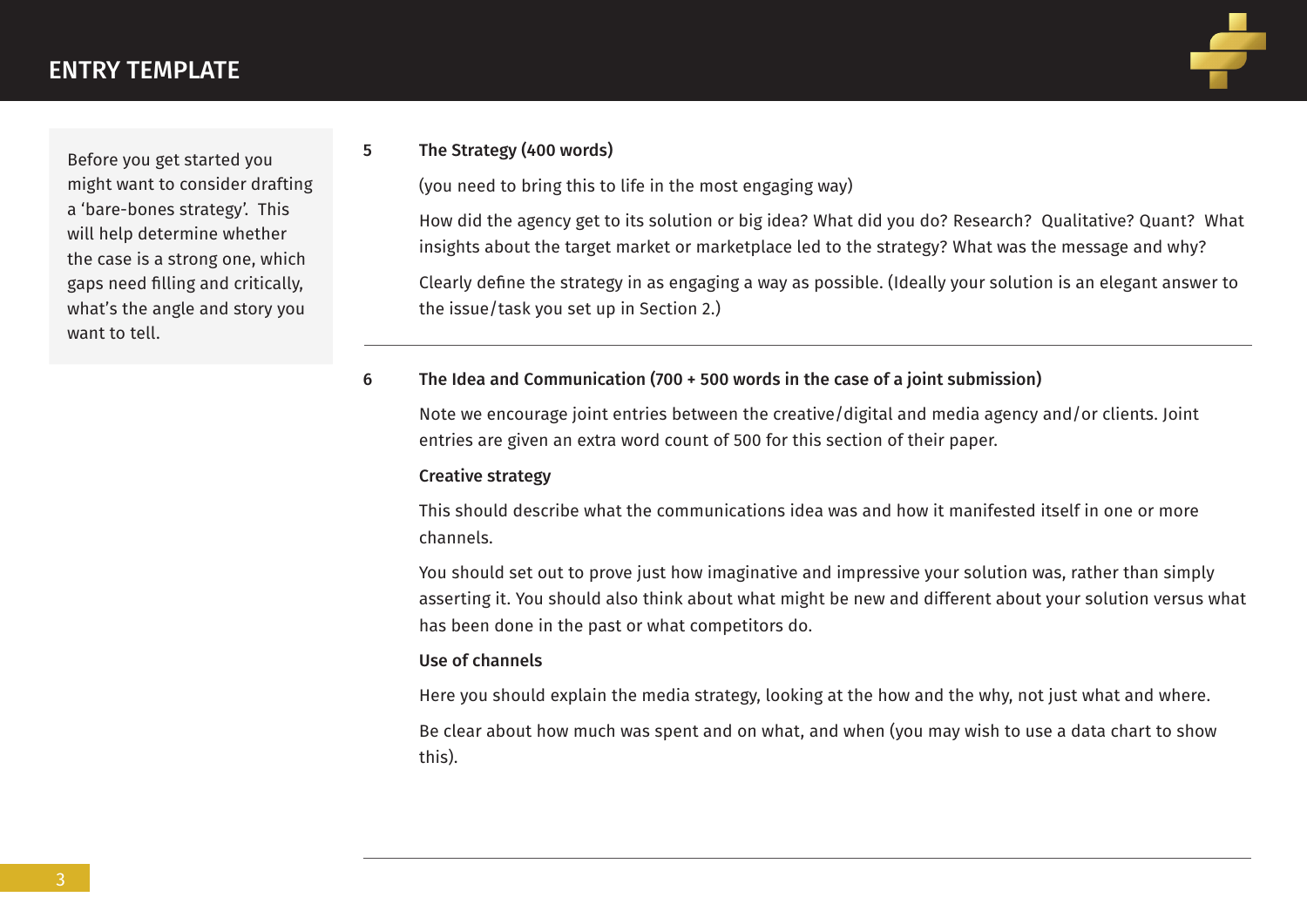Before you get started you might want to consider drafting a 'bare-bones strategy'. This will help determine whether the case is a strong one, which gaps need filling and critically, what's the angle and story you want to tell.

### 7 Results & Payback (900 words)

 This is the most important part of your paper and should conclude all you have presented up to this point. Results are vital to the evaluation of the campaign's success and should help prove beyond any doubt that the choice and use of marketing communications led to the campaigns success. See notes on calculating ROMI in our insights and inspirations section.

To effectively prove a campaign's commercial success the Evidence of Results should:

- Clearly demonstrate that it reached or exceeded the objectives. A mere correlation between objectives and results will not be sufficient.
- What happened? Profits went up, sales rose, web visits increased, etc.
- Why it happened (linking it to the communications strategy), this is about using ad/brand tracking and other consumer metrics to show the link between the impact and the campaign.
- Even if your case is from the Public Sector category you are still encouraged to look at ways calculating payback.
- Discounting all other factors (look at everything and don't ignore anything the judges won't).
- Econometrics/Area test/ Extrapolation/Client Financials (forecast of sales vs. actuals).
- Any other manifold effects that could have been due to the communications (e.g. employee satisfaction rose due to the campaign)
- Relate 100% to each objective as noted in section 2 (The objectives) e.g. if the first objective was about market share then the first results should be about market share.
- When using ROMI it is important that it is calculated correctly. We have provided a guide for this here.
- Where possible take into account long term effects as well as short term.
- Be aware of just focusing on ROI which measures efficiency; look at absolute payback in terms of Net